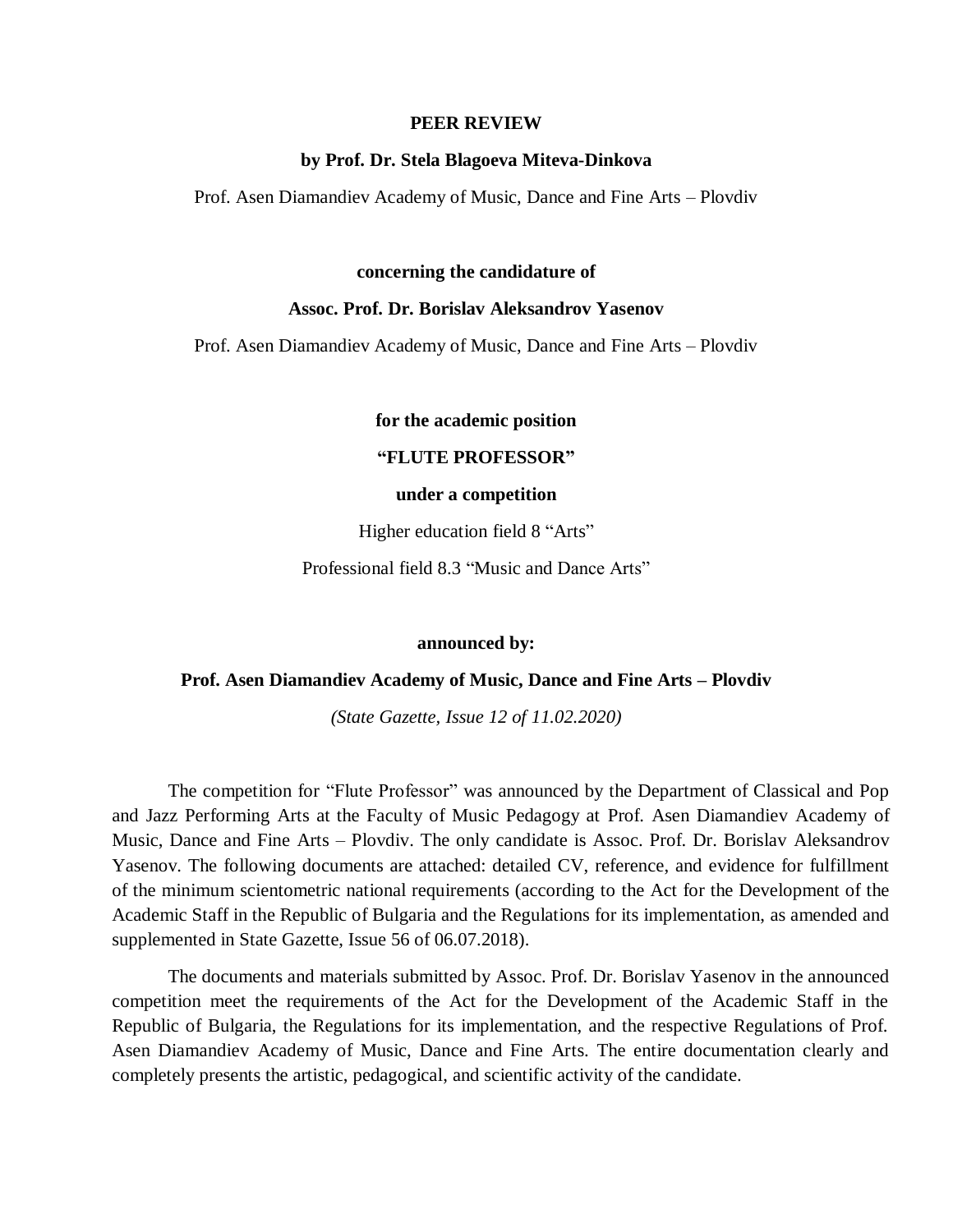Assoc. Prof. Dr. Borislav Yasenov was born in the City of Plovdiv. He graduated from Dobrin Petkov High School of Music – Plovdiv (now National School of Music and Dance Arts) in the flute classes of Emanuil Didov and Stefan Pashev and with a Master's degree in 1992 from the Academy of Music, Dance and Arts (now Prof. Asen Diamandiev Academy of Music, Dance and Fine Arts – Plovdiv) in the flute class of Assoc. Prof. Kiril Grozdanov. Dr. Yasenov specializes successively in: "Instrumental Art – Flute" (2009) and "Pop and Jazz – Flute" (2010) with Prof. Lidiya Oshavkova and Prof. Simeon Shterev in Prof. Pancho Vladigerov National Music Academy – Sofia.

The candidate carries out a variety of activities. He is a prominent pedagogue, whose career reached the highest level of the academic hierarchy. In 1988 he started as a flute teacher at the Music School with Geo Milev House of Railway Culture – Plovdiv, and 4 years later moved to Balgarska Roza Specialized High School (Profile "Arts – Music"). In the period 1998 – 2014, he worked at the Ekzarh Antim I High School – Kazanlak (Profile "Arts – Music"). In 2008 Dr. Yasenov was appointed a part-time lecturer in the disciplines: "Flute" and "Pop and Jazz Formations" at the Academy of Music, Dance and Arts, where in 2012 he became a full-time Assistant in Flute at the Department of Orchestral Instruments and Classical Singing (now Classical and Pop and Jazz Performing Arts). In 2015 he was promoted to Chief Assistant, and in 2017 he received the academic position of "Associate Professor" of flute.

In the meantime, in 2013 Dr. Borislav Yasenov presented and defended before a scientific jury a dissertation on the topic: *"Some Aspects of the Flute Performing Art in Baroque and Jazz".* A significant place in his **research work** is occupied by the published monograph *"Flute Art and Culture from the Mid-Eighteenth Century to the 30s of the Nineteenth Century"* (Plovdiv: Astarta, 2017). He is the author of a number of scientific publications: reports and articles in national and international conferences. In addition Dr. Borislav Yasenov is a member of scientific juries and editorial boards.

The activity of Assoc. Prof. Dr. Borislav Yasenov as a **conductor** is impressive. He is an interpreter with a bright instrumentalism of works with a wide range of styles and genres at home and abroad. He has performed as a flutist-soloist at festivals in Bulgaria, Germany, Italy, Romania, Greece, and Republic of North Macedonia, and is also a guest soloist of the Sliven Symphony Orchestra (2020), the Vidin Symphony (2019), the Dianopolis Chamber Orchestra, Yambol (2009), the Kazanlak Chamber Orchestra (2000), and others. He appeared as a composer with three released jazz albums: "There, where…" (2004), "Crazy World" (1998), and "Mo, di, log" (1995). Dr. Yasenov realizes projects on stage, in recording studios, in the Bulgarian National Television and the Bulgarian National Radio. Yasenov has repeatedly participated in the media shows "Beyond Midnight", "Jazz Time", and "Spontaneous".

My personal impressions of Assoc. Prof. Dr. Borislav Yasenov are the result of many years of joint concert and teaching activities. He shows exceptional correctness, consistency, and precision in his professional work. His high standards are combined with dedication to the institutions, the students, and the colleagues. Methodically and selflessly for more than a decade Assoc. Prof. Dr. Borislav Yasenov has successfully taken care of strengthening the prestige and professional development of the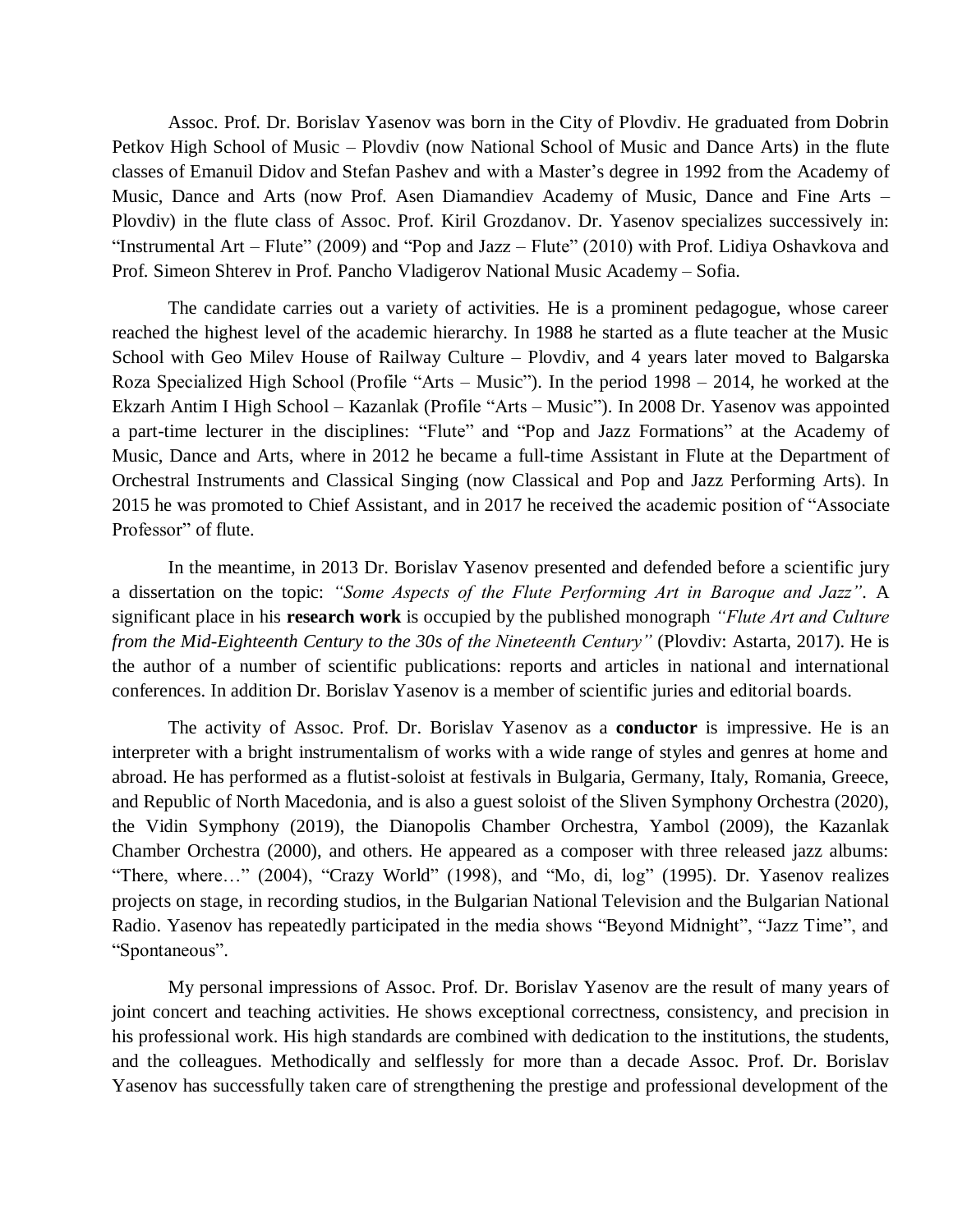specialties "Performing Arts – Classical" and "Performing Arts – Pop and Jazz" at Prof. Asen Diamandiev Academy.

The presented biographical reference and materials characterize him as a person with enviable artistic and creative authority and active scientific and theoretical activity, proving his contribution to the development of the flute art in our country.

The participation of Assoc. Prof. Dr. Borislav Yasenov in the competition for "Flute Professor" is defended by high results, reflected in the report on the implementation of the minimum scientometric national requirements. Of particular importance for this competition is that the candidate significantly exceeds the required points in the individual groups of indicators. All this is reflected in the presented detailed information, accompanied by evidence of: realized author's products, leading and supporting creative performances in the field of arts, reviews of them, reports and articles published in specialized publications, citations in scientific journals, indexed in world-famous databases and in collective volumes with scientific review, and leading successfully defended doctoral students and master classes at home and abroad. This extensive activity is the subject of the following exposition as follows:

# Group of indicators **А** (necessary 50 points)

Indicator **1 -** a **dissertation work** for the award of an educational and scientific degree "Doctor" on the topic *"Some Aspects of the Flute Performing Art in Baroque and Jazz"* is presented. Diploma No 40, issued on 16.12.2013. (*50 points*)

Group of indicators **C** (necessary 100 points):

Indicator **4** – **two concerts with original music**, performed within prestigious jazz festivals in Kazanlak and Plovdiv, and **one original album on CD**, released by Riva Sound and produced by BNR-Plovdiv, are presented. (**150 points**)

Indicator **5** – **two performances** are presented: guest soloist of the Sliven Symphony Orchestra and the Vidin Symphony and **3 thematic concerts** in creative collaboration with Velislava Karagenova (piano) and Stela Miteva-Dinkova (classical guitar). (**175 points**)

# *The total number of points from group of indicators C is 325 points.*

Group of indicators **D** (necessary 150 points):

Indicator **9** – **two published reports** from the International Scientific Conference "Science, Education and Innovation in the Field of Art", Prof. Asen Diamandiev Academy of Music, Dance and Fine Arts – Plovdiv, and an **article** published in the "Yearbook of the Academy of Music, Dance and Fine Arts" (**45 points**).

Indicators **13** and **14** include **eight leading creative performances** and **five supporting ones** in collaboration with T. Spasov, M. Turiyski, Y. Tonovski, A. Lekov, A. Kamenov, Zh. Bratanov, D. Mechev, and others.  $(280 + 50 = \text{total of } 330 \text{ points})$